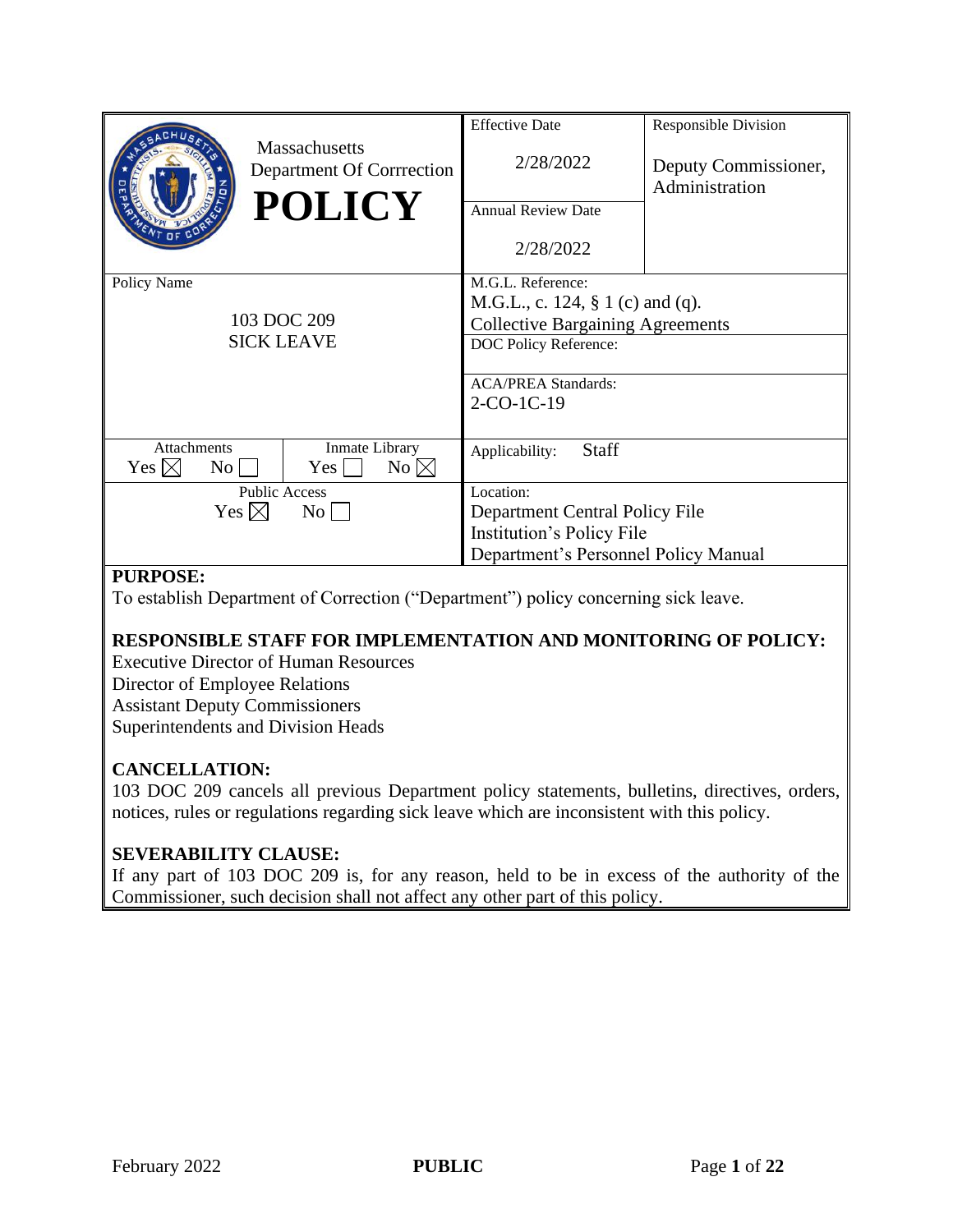# **TABLE OF CONTENTS**

| 209.01 | Definitions                                  |    |
|--------|----------------------------------------------|----|
| 209.02 | <b>Accrual of Sick Leave Credits</b>         |    |
| 209.03 | Conditions Under Which Sick Leave is Granted | 4  |
| 209.04 | <b>Notification of Absences</b>              | 6  |
| 209.05 | Sick Leave Slips                             | 6  |
| 209.06 | <b>Review of Sick Leave Usage</b>            | 6  |
| 209.07 | <b>Medical Examination</b>                   | 10 |

# **ATTACHMENTS**

| Sick Leave Slip                                                                  | 11 |
|----------------------------------------------------------------------------------|----|
| <b>Satisfactory Medical Evidence Request</b>                                     | 12 |
| Bargaining Units 1, 2, 3, 4A, 6, 7, 8, 9, & 10                                   | 13 |
| <b>Bargaining Unit 4</b>                                                         | 14 |
| Request for Medical Verification Form - Bargaining Unit 2, 8,<br>& 10            | 15 |
| Confidential Illness Certification - Bargaining Unit 2, 8, & 10                  | 16 |
| Submission of Medical Evidence - Bargaining Units 1, 3, 4A, 6,<br>7. & 9         | 17 |
| Unacceptable Medical Evidence - All Bargaining Units                             | 19 |
| Illness Certification Form - Personal Illness of Employee<br>(Bargaining Unit 4) | 21 |
| Illness Certification Form - Family Illness<br>(Bargaining Unit 4)               | 22 |
|                                                                                  |    |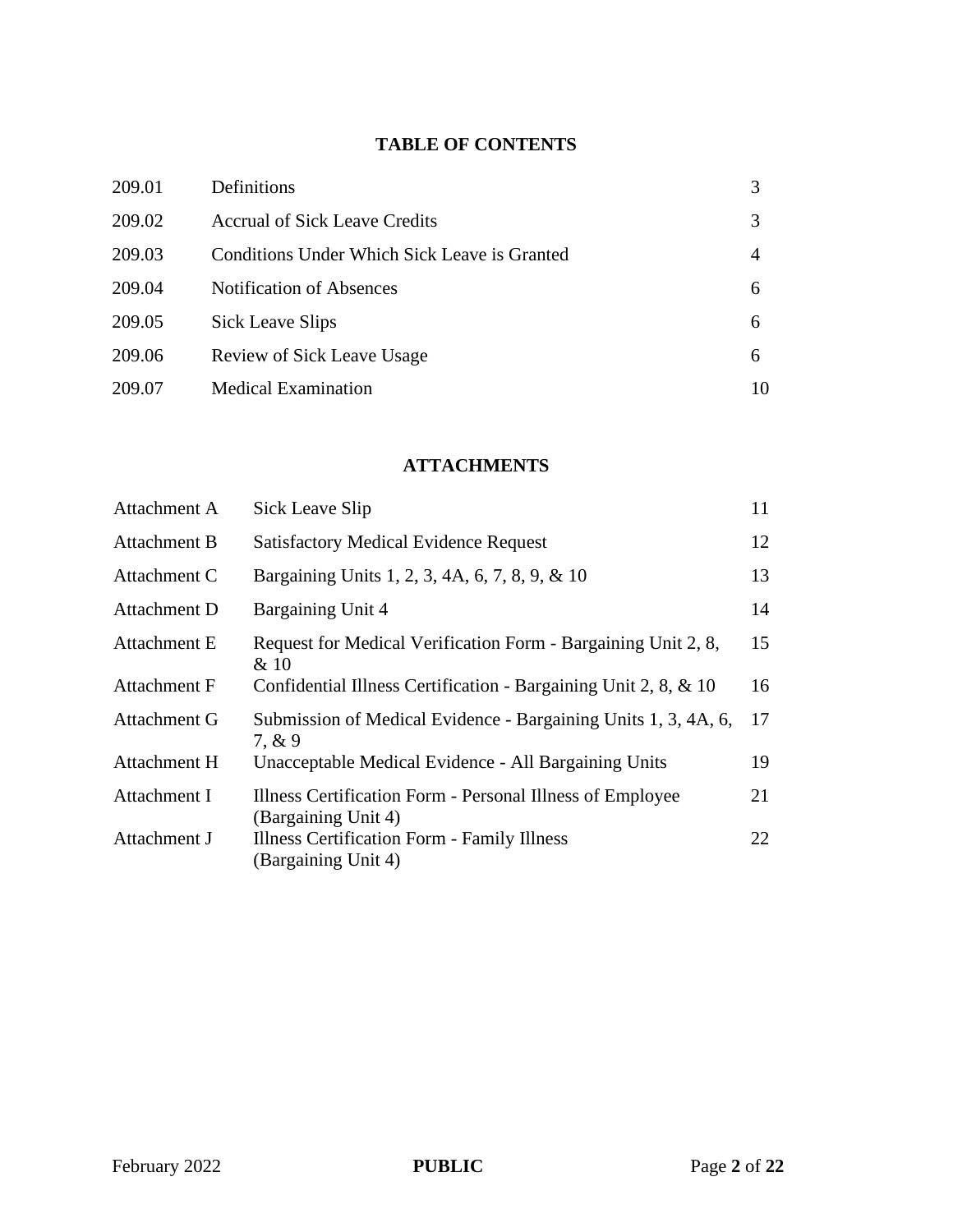## **209.01 DEFINITIONS**

Bargaining Unit Employee: An employee of the Commonwealth in a job title in one of eleven (11) statewide bargaining units, as certified by the Massachusetts Department of Labor Relations, who is covered by an applicable collective bargaining agreement.

Collective Bargaining Unit: One of eleven (11) statewide units, established by the Department of Labor Relations , into which state employees with similar work responsibilities/related job functions represented by a union are grouped for purposes of collective bargaining.

Confidential Employee: An employee so designated in accordance with the provisions of M.G.L., Chapter, 150E who assists or acts in a confidential capacity to a management employee.

Division Head: The administrator responsible for the operations of a particular division, i.e., the Commissioner, the Deputy Commissioners, Assistant Deputy Commissioners, and Directors.

Management Employee: An employee so designated in accordance with the provisions of M.G.L., chapter 150E who (a) participates to a substantial degree in formulating or determining policy, or (b) assists to a substantial degree in preparation for the conduct of collective bargaining, or (c) has substantial responsibility, not initially in effect, in the administration of collective bargaining agreements or in personnel administration, and (d) is not included in a bargaining unit.

Part-time Employee: An employee who is expected to work fifty percent (50%) or more of the hours in the work week of a regular full-time employee in the same title, and who is committed to an assigned tour of duty.

Superintendent: The chief administrative officer of a state correctional institution.

## **209.02 ACCRUAL OF SICK LEAVE CREDITS**

- 1. Full-time confidential employees and management employees accumulate sick leave credits at the rate of one and one-quarter days for each full calendar month of employment.
- 2. Full-time bargaining unit employees (with the exception of institution school teachers, head teachers of institution school and principals of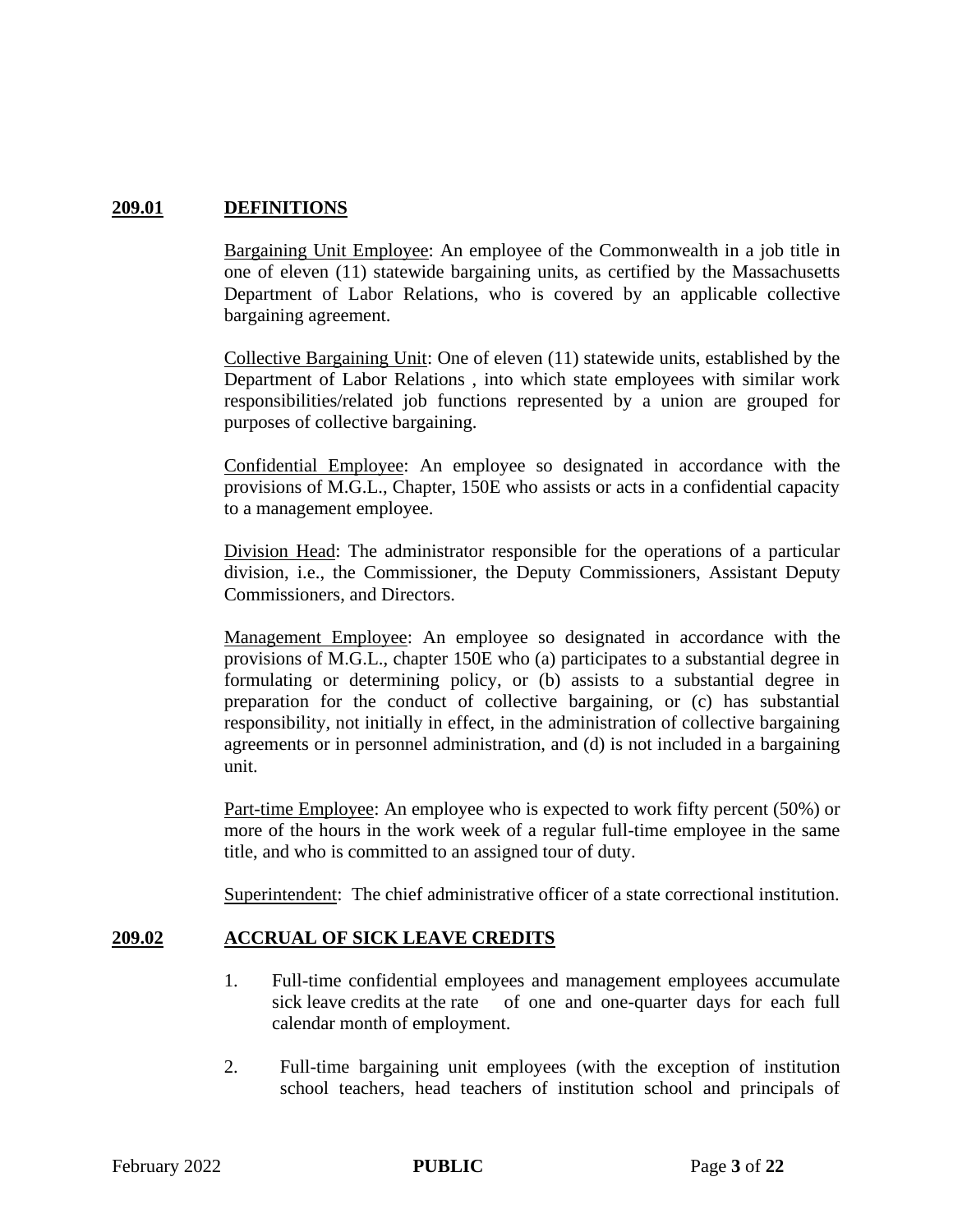institution school) accumulate sick leave credits at the following rate for each bi-weekly pay period:

| Hours/Pay Period   | <b>Sick Leave Accrued</b> |
|--------------------|---------------------------|
| 75 hours/bi-weekly | 4.326975 hours            |
| 80 hours/bi-weekly | 4.61544 hours             |

- 3. Institution school teachers, head teachers of institution school and principals of institution school accumulate sick leave credits at the rate of ten (10) workdays for each school year of service.
- 4. Regular part-time employees are granted sick leave credits in the same proportion that their part-time service bears to full-time service.

#### **209.03 CONDITIONS UNDER WHICH SICK LEAVE IS GRANTED**

Note: In the case of bargaining unit employees, always consult the relevant collective bargaining agreement in addition to this policy.

- 1. Sick leave is granted at the discretion of the appointing authority to an employee only under the following conditions:
	- a. When an employee cannot perform his/her/their duties because he/she/they is incapacitated by personal illness or injury.
	- b. A bargaining unit 1, 2, 3, 4A, 6, 8 and 10 or a confidential or managerial employee may use up to a maximum of sixty (60) days of sick leave per calendar year for the purpose of:
		- i. Caring for the spouse, child, foster child, step-child, parent, step-parent, brother, sister, grandparent, grandchild, parent or child of spouse, person for whom the employee is legal guardian, or relative living in the household who is seriously ill.
		- ii. Parental leave due to the birth or adoption of a child, to be concluded within twelve (12) months of the date of birth or adoption.
	- c. A bargaining unit 4, 7 or 9 employee may use up to a maximum of sixty (60) days of sick leave per calendar year for the purpose of: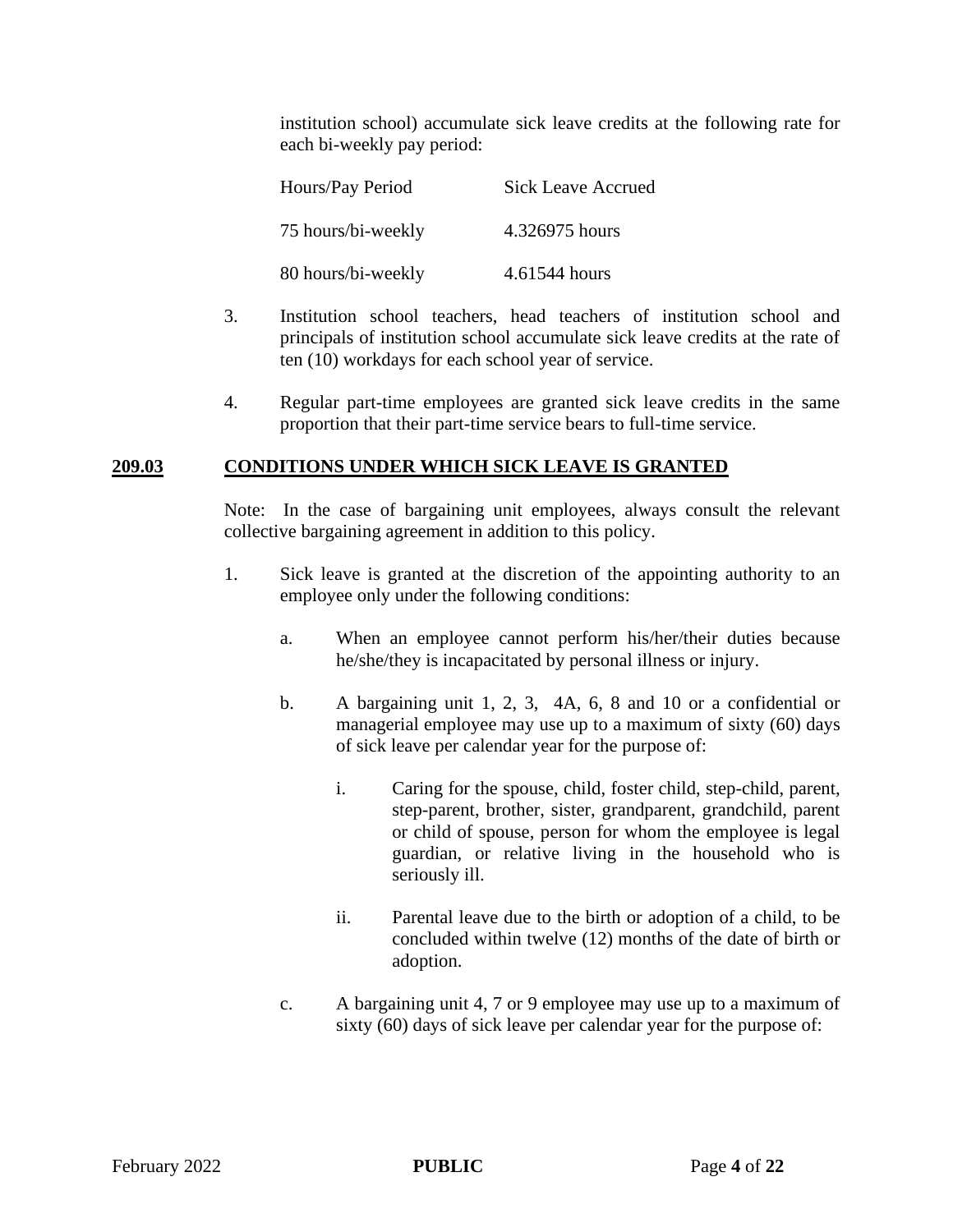- i. Caring for the spouse, child or parent of either the employee or his/her/their spouse or a relative living in the immediate household who is seriously ill.
- ii. Parental leave due to the birth or adoption of a child, or placement of a child in foster care to be concluded within twelve (12) months of the date of birth or adoption.

**NOTE:** Where an eligible employee and his/her/their spouse are both employees of bargaining unit 4 they may be jointly granted a total of not more than sixty (60) days of accrued sick leave for care of a seriously ill parent or for parental leave due to birth.

- d. An employee may use up to a maximum of ten (10) days of sick leave per calendar year in order to attend to necessary preparations and legal requirements related to the employee's adoption of a child. However, in no event may an employee, who is eligible to use sixty (60) days of sick leave in a calendar year for the adoption of a child, use more than a total of sixty (60) days of sick leave in a calendar year for adoption related purposes.
- e. An employee may use up to ten (10) days of sick leave per year for necessary preparations and/or legal proceedings related to foster care of Department of Children & Families (DCF) (formerly DSS) children such as foster care reviews, court hearings and MAPS training for pre-adoptive parents. The Commonwealth's Human Resources Division (HRD) may approve a waiver of the ten (10) day limit if needed for difficult placements. In addition, an employee may use the one (1)-day per month of paid leave available to employees for volunteer work under the Commonwealth's School Volunteer or Mentoring Programs for the foregoing foster care activities.
- f. When through exposure to contagious disease, the presence of the employee at the employee's work location would jeopardize the health of others.
- g. When a bargaining unit 1, 2, 3, 4A or 6 employee is absent due to the excessive use of alcohol or narcotics and becomes and continues to be an active participant in an approved counseling service program.
- h. When an employee cannot reasonably schedule appointments with licensed medical or dental professionals outside of normal work hours for purposes of medical treatment or diagnosis of an existing medical or dental condition.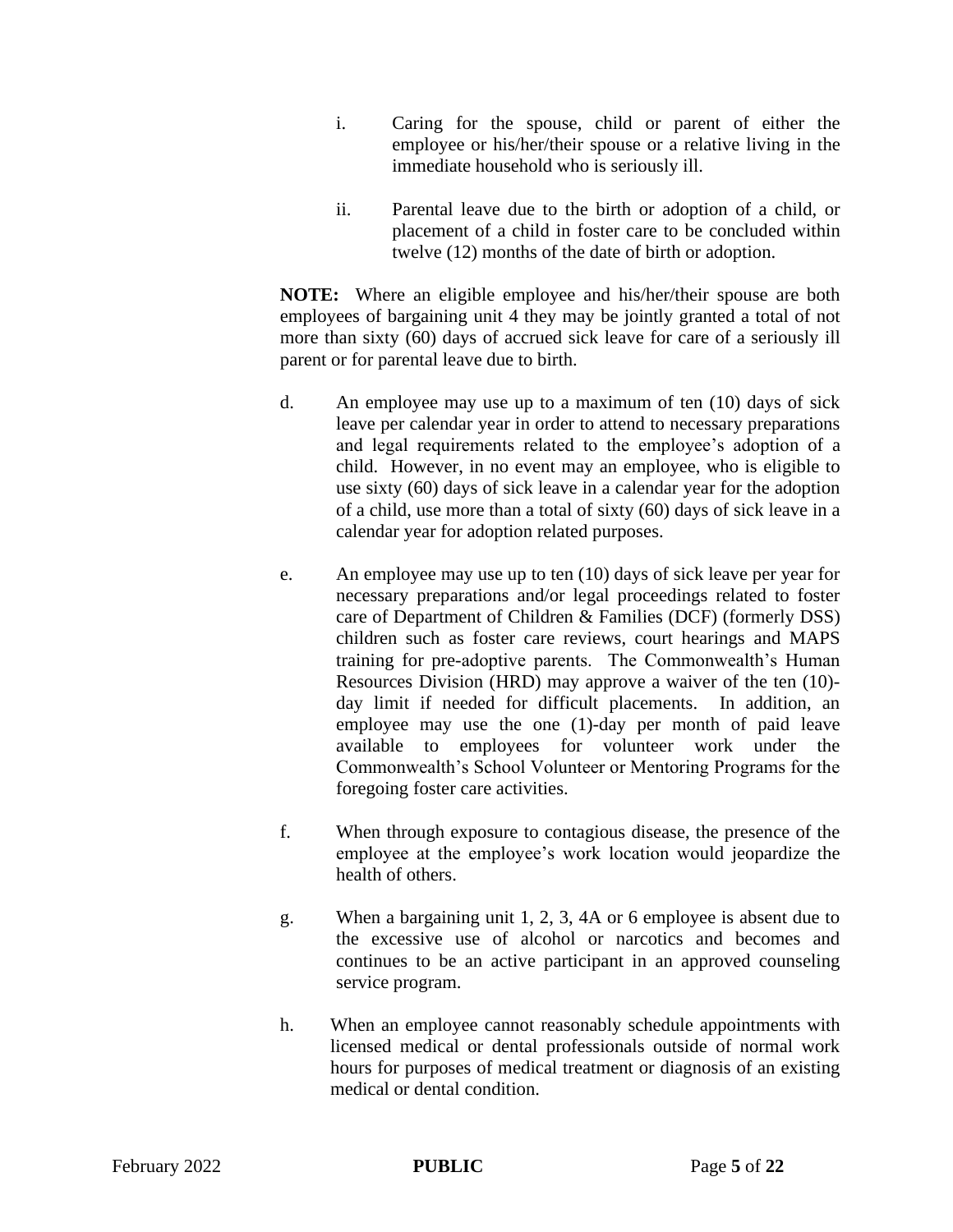## **209.04 NOTIFICATION OF ABSENCES**

- 1. Notification of absences due to illness shall be given to the designated representative of a Superintendent, Division, Department or Unit Head at least one (1) hour prior to the beginning of an employee's shift on each day of absence. (Notification on the first day of absence for employees in bargaining unit 4). If such notification is not given, such absence may, at the discretion of the Superintendent, Division, Department or Unit Head, be charged as absence without pay.
- 2. In all cases where possible, an employee absent due to illness two (2) days or longer shall notify his/her/their supervisor by telephone of the date he/she/they is expecting to return to work.
- 3. An employee that is on extended sick leave shall be required to contact his/her/their supervisor periodically regarding his/her/their status and may be required to submit medical documentation for such absence.

#### **209.05 SICK LEAVE SLIPS**

- 1. A bargaining unit employee requesting the use of sick leave benefits must fill out a sick leave slip indicating the reason for his/her/their absence e.g., personal illness/injury, serious illness of family member, medical or dental appointments, birth or adoption of a child.
- 2. The employee shall submit the sick leave slip upon the first day back to work after the absence.
- 3. In the case of sick slips submitted by Unit 4 employees only, the Superintendent of the institution or his/her/their designee shall sign and return a copy of the sick leave slip to the employee indicating whether it is a substantiated or unsubstantiated absence.
- 4. An absence shall be substantiated only when medical evidence is submitted for the absence and that evidence is determined to be satisfactory in accordance with the criteria in the collective bargaining agreement.

#### **209.06 REVIEW OF SICK LEAVE USAGE**

1. A Unit 4 employee who utilized forty-eight (48) hours of sick leave during the calendar year shall provide satisfactory medical evidence for each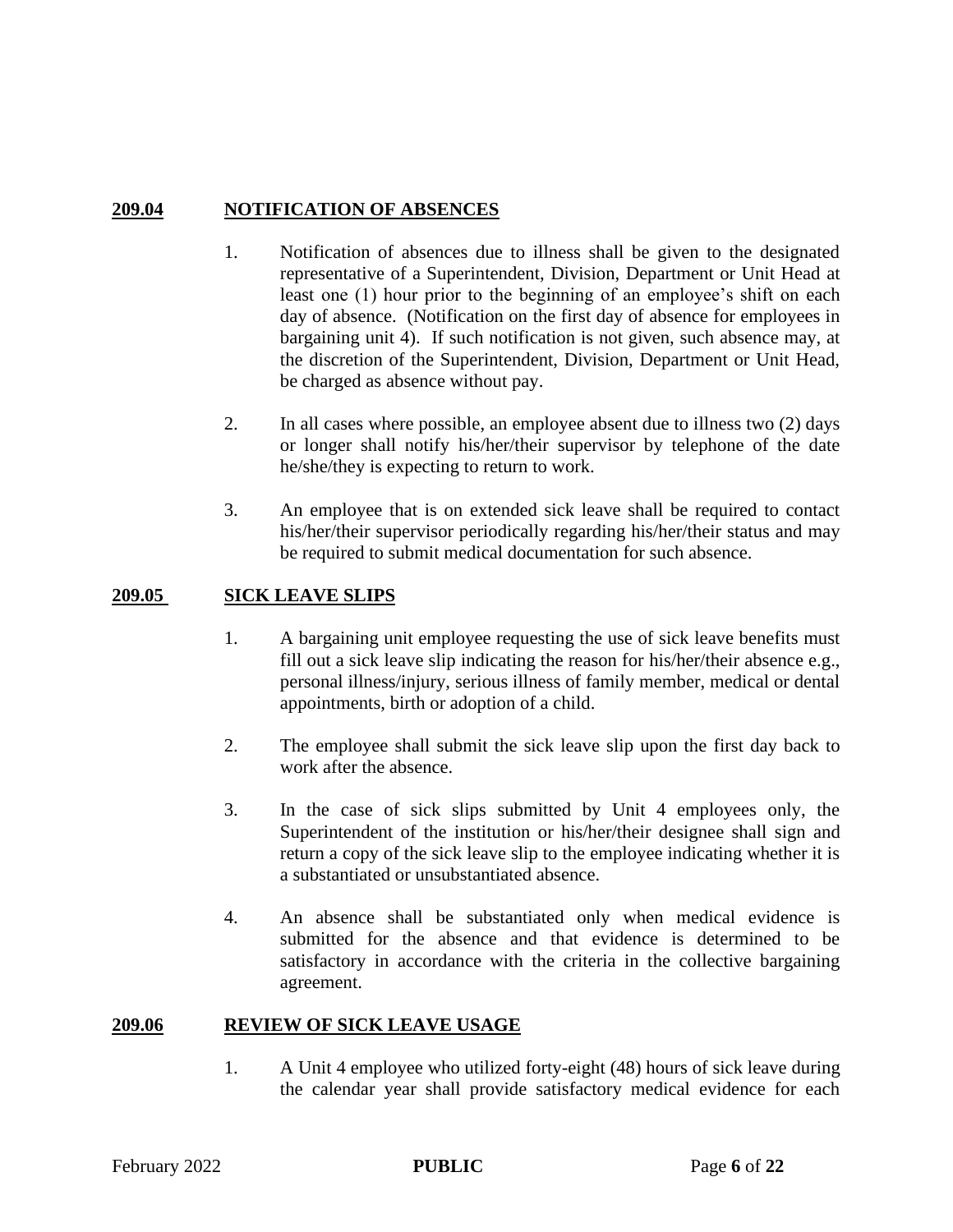absence thereafter for the remainder of the calendar year. For the purpose of this section, an absence is defined as using sick leave for any portion of an employee's scheduled shift.

Bargaining Unit 4 employees shall not be allowed to submit medical evidence to substantiate an absence until they have used their first 48 hours of sick leave unless they meet the following requirements:

- a. They or a qualifying family member are admitted to a hospital for at least 2 consecutive nights.
- b. Sick leave that is used in conjunction with an approved I.A.
- c. Sick leave that has been substantiated as a result of the issuance of an Attachment D.

All Bargaining Unit 4 employees may be notified by Superintendents/Division Heads via a Satisfactory Medical Evidence Request Form, when they have used forty-eight (48) hours of sick leave and it shall be their responsibility to provide satisfactory medical evidence within seven (7) days using the proper form for every absence thereafter for the remainder of the calendar year. Failure to do so may result in denial of sick leave and/or disciplinary action up to and including termination.

All medical evidence shall be submitted on the designated forms for personal illness (Attachment I) or family illness (Attachment J). Medical evidence submitted on any other form shall not be accepted. The information requested on these forms must be fully answered by the treating health care provider or it shall not be accepted. Employees must submit the original Illness Certification Form. If requested, a copy shall be provided to the employee.

2. Where probable cause exists to believe that sick leave is being abused, a bargaining unit 4 employee may be issued an Attachment D requiring the submission of satisfactory medical evidence be submitted for the absence.

If an employee is required to document his/her/their sick leave under the probable cause standard, and an approved medical note is provided, the employee's absence shall not be charged against his/her/their forty-eight (48) hour allotment.

In issuing an Attachment D, Superintendents/Division Heads are required to indicate the specific reason(s) it is felt that probable cause exists to believe that sick leave is being abused.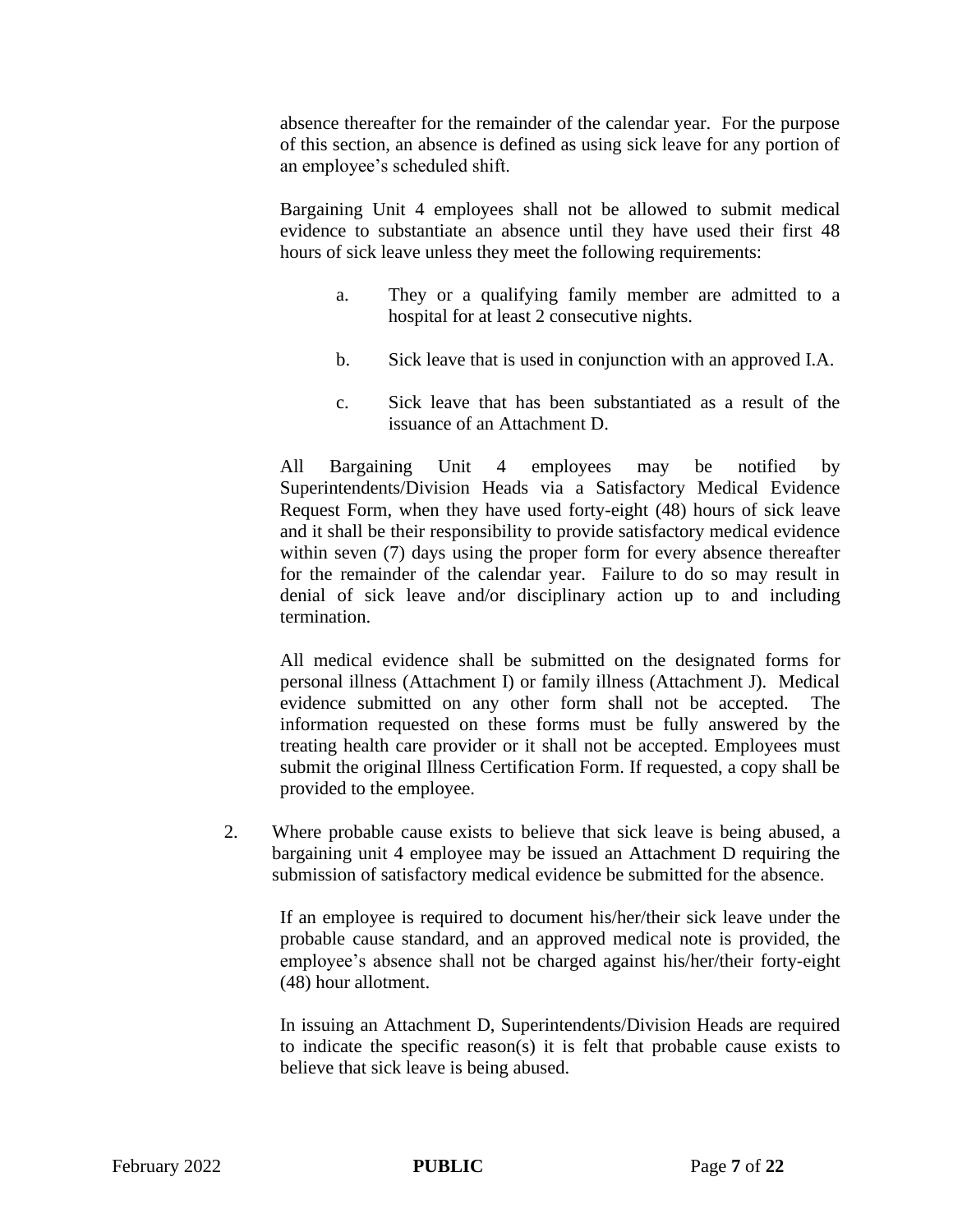A reason falling into the "other" category of Attachment D shall have the specific reason listed before issuing the Attachment D.

In the case of an employee going home sick after a dispute with a Supervisor, they should be advised that medical evidence may be required; however, the Attachment D should not be issued to the employee until their first day back to work after being out.

- 3. Superintendents, Division, Department or Unit Heads shall utilize the following procedure to review the attendance records of their bargaining unit 1, 2, 3, 4A, 6, 7, 8, 9 and 10 employees:
	- a. On a regular basis, but not less than once each year, review the attendance records of their employees in order to determine if any such staff members have developed a potential sick leave abuse problem. Supervising personnel should consider, but not limit themselves, to the following factors in completing this review:
		- i. The excessive use of sick days within the past year that is not directly related to a known medical problem.
		- ii. The use of sick leave before or after days off.
		- iii. The continued use of sick leave on the same day of the week.
		- iv. The use of sick leave on a holiday.
		- v. The use of sick leave before or after holidays.
		- vi. The continued use of sick leave in increments of one day or less.
		- vii. An employee who tells his/her/their supervisor in advance that he/she/they shall be out sick on a particular day, excluding scheduled medical appointments.
		- viii. An employee who calls in sick yet comes to the office on personal business.
		- ix. The excessive use of sick leave by an employee who is terminating his/her/their employment.
		- x. The use of sick leave immediately following a dispute between a supervisor and an employee over a work-related matter.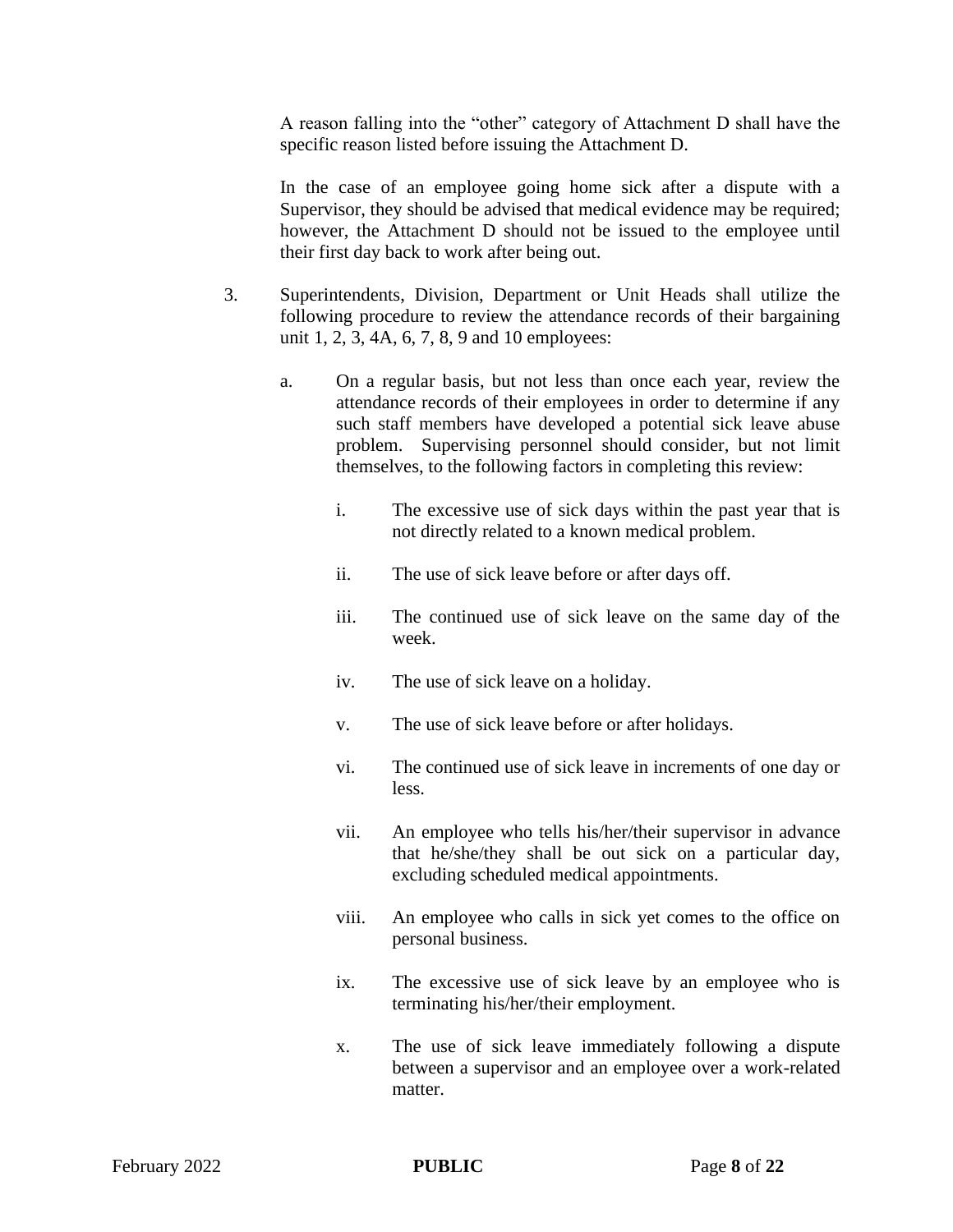b. In all cases where a Superintendent, Division, Department or Unit Head suspects, as result of a review, that an employee may be abusing his/her/their sick leave, the employee should be notified of this suspicion using Attachment C in the case of a bargaining unit 1, 2, 3, 4a, 6, 7, 8, 9 or 10. The notification received by the employee shall be signed by the Superintendent or Division Head.

**NOTE:** Sick leave abuse for bargaining unit 8 and 10 employees is defined as the use of sick time for purposes other than those listed in their collective bargaining agreement.

c. In an individual instance where as a result of monitoring an employee's attendance record a supervisor has reason to believe that an employee has abused his/her/their sick leave, the employee shall be notified that he/she/they is required to produce satisfactory medical evidence for such absence using Attachment E in the case of a bargaining unit 2, 8 or 10 employee, or Attachment G in the case of a bargaining unit 1, 3, 4A, 6, 7 or 9 employee.

> **NOTE**: When issuing a Request for Medical Verification (Attachment E) to a bargaining unit 2, 8 or 10 employee, the Confidential Illness Form (Attachment F) must also be included along with a copy of the employee's Form 30 or current job description.

> All requests for medical evidence "shall be reduced to writing and shall cite specific reasons for request."

- d. If the illness or injury is identified as confidential in nature, a bargaining unit 2, 8 or 10 employee shall submit a completed confidential illness certification (Attachment F) from the attending medical provider.
- e. Employees must submit the original medical evidence for inspection, however, if requested a copy shall be provided to the employee. Failure to produce satisfactory medical evidence within seven (7) days (ten (10) days in the case of a bargaining unit 2, 8 or 10 employee) of its request shall result in the employee being denied sick leave for the absence and being placed off the payroll. In addition, disciplinary action may result.
- f. If an employee submits medical evidence which is deemed unsatisfactory, the employee should be given notice as to the specific reason(s) that it was unacceptable**.** (see Attachment G.)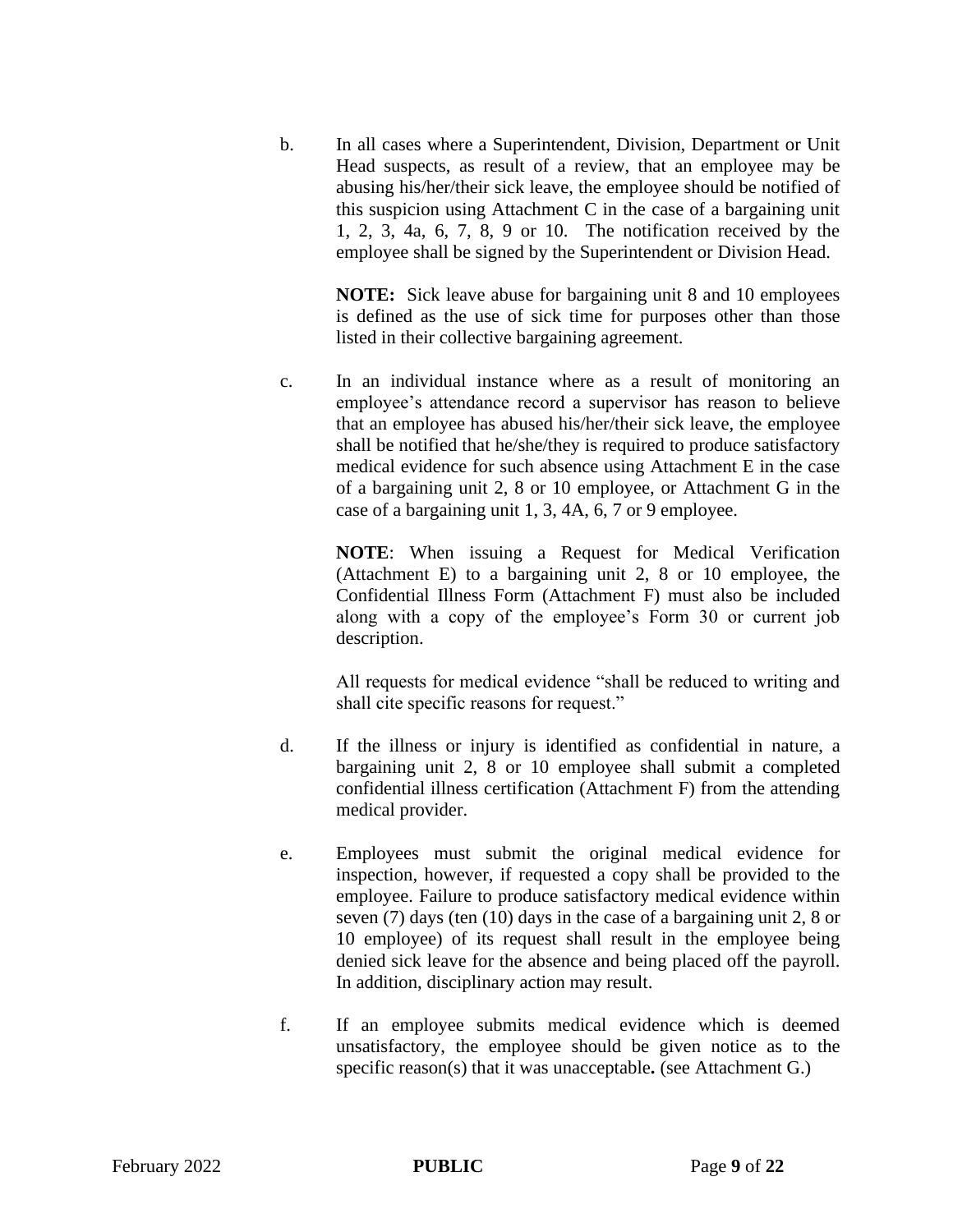g. All medical information submitted or gathered under this policy shall be kept in a secure and confidential manner so as to respect employees' rights to privacy.

## **209.07 MEDICAL EXAMINATION**

- 1. A Superintendent, Division, Department or Unit Head may require that an employee undergo a medical examination to determine his/her/their fitness for work upon return to duty following sick leave in excess of five consecutive days. The employee, if he/she/they so desires, may be represented by a physician of his/her/their choice.
- 2. In cases where there is a dispute between the aforementioned parties over the results of a medical examination, the employee may be required to undergo a second examination administered by a physician representing the Department to determine the employee's fitness to return to work.

**NOTE:** In the case of a bargaining unit 1, 2, 3, 4A, 6, 7, 8, 9 or 10 employee, a Superintendent, Division, Department or Unit Head may require the employee to undergo a medical examination by an employer appointed physician to determine his/her/their fitness for work. The employee, if found unfit for duty and if he/she/they so desires, may then receive an examination by a physician of his/her/their choice. The employer shall bear the cost of the employee's initial examinations.

In the event of a department wide loss of computer infrastructure; a contingency plan for Continuity of Operations Plan (COOP) is located in the Human Resources Division Central Office.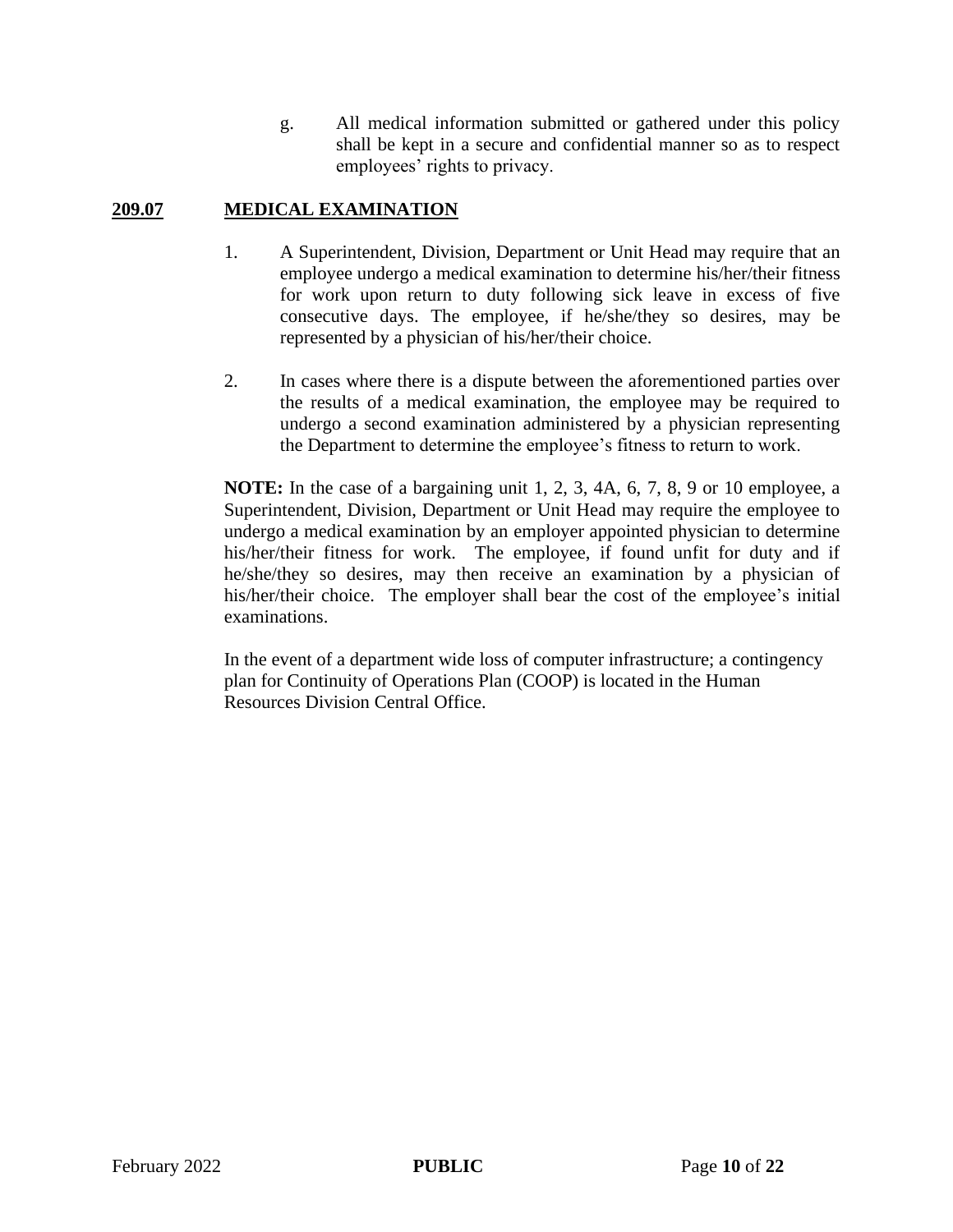Attachment A

## **DEPARTMENT OF CORRECTION SICK LEAVE SLIP**

| SIUN LEAVE SLIF                                                                                                                         |
|-----------------------------------------------------------------------------------------------------------------------------------------|
|                                                                                                                                         |
|                                                                                                                                         |
|                                                                                                                                         |
| hereby report absence on account of sickness on the<br>following $date(s)$<br>$\bf{I}$<br>and request the use of my sick leave benefits |
| for the reason checked below:                                                                                                           |
| () Incapacitated for performance of duties by personal illness/injury.                                                                  |
| () Serious illness of family member.                                                                                                    |
| () Other, such as, medical or dental appointments, birth or adoption of a child.                                                        |
| Day/Time                                                                                                                                |
|                                                                                                                                         |
| I certify that the above statements are true and correct.                                                                               |
| Signature of Employee<br>Date                                                                                                           |
| FOR UNIT 4 EMPLOYEES ONLY.                                                                                                              |
| () Substantiated Absence                                                                                                                |
| () Unsubstantiated Absence                                                                                                              |
| Signature of Superintendent/Division Head or designee<br>Date                                                                           |
|                                                                                                                                         |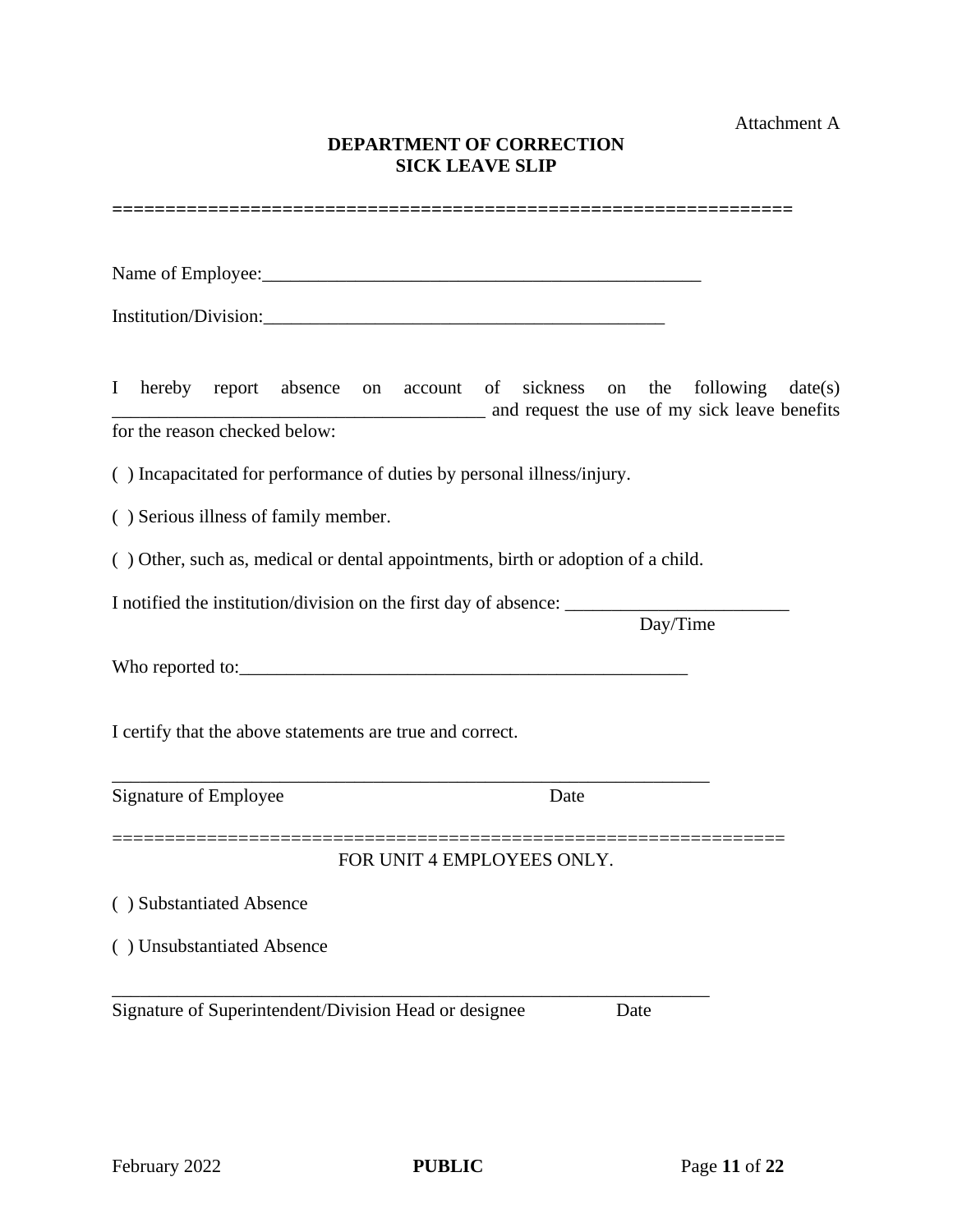Attachment B

TO:

FROM:

DATE:

RE: Satisfactory Medical Evidence Request

Please be advised that our records indicate that you have used 48 hours of sick leave**\***.

Therefore, in accordance with the collective bargaining agreement, I am notifying you that you will be required to provide satisfactory medical evidence for **any absence (full or partial)** (this includes absences that exceed the provisions of your intermittent FMLA approval, if applicable) for the remainder of the calendar year.

This will be your only notification and it will be your responsibility to provide this evidence on the appropriate illness certification form (see attached) within 7 days of your absence. Failure to do so may result in disciplinary action up to and including termination.

**\*NOTE**: If you have exceeded your 48 hours of sick leave prior to receiving this notice, you are required to submit satisfactory medical evidence for any absence that has exceeded 48 hours.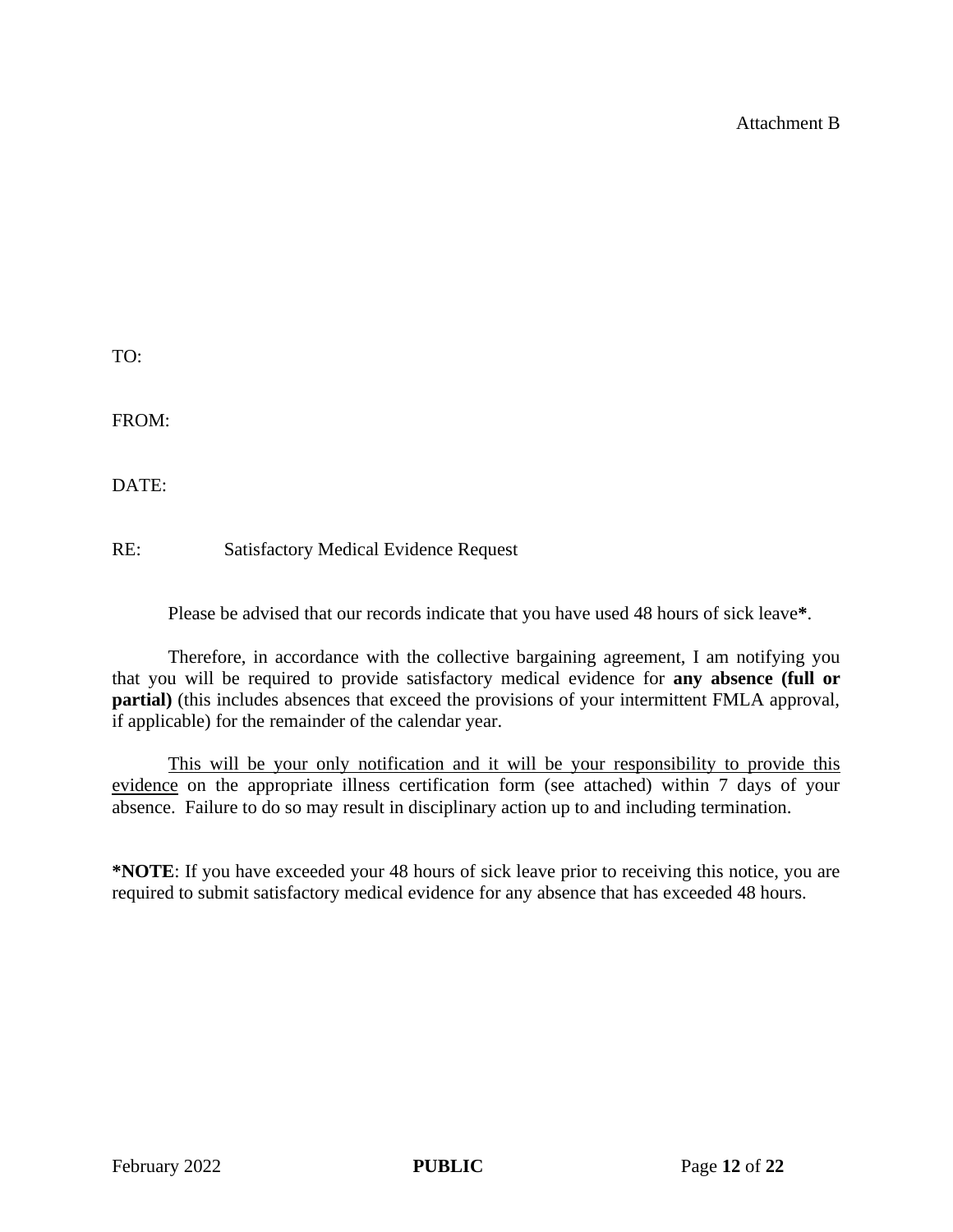#### (BARGAINING UNITS 1, 2, 3, 4A, 6, 7, 8, 9 AND 10)

Dear:

I have completed a review of your attendance and I suspect that you may be abusing your sick leave. Your attendance record shall continue to be reviewed and if there is any further evidence that leads me to believe that such sick leave is being abused you may be required to submit satisfactory medical evidence. Failure to provide satisfactory medical evidence within seven (7) days (ten (10) days for employees in Units 2, 8 & 10) of its request shall result in your being denied sick leave for the absence.

Very truly yours,

Superintendent/Division Head

\_\_\_\_\_\_\_\_\_\_\_\_\_\_\_\_\_\_\_\_\_\_\_\_\_\_\_\_

Employee Signature:\_\_\_\_\_\_\_\_\_\_\_\_\_\_\_\_\_\_ Date:\_\_\_\_\_\_\_\_\_\_\_\_\_

Witness:\_\_\_\_\_\_\_\_\_\_\_\_\_\_\_\_\_\_\_\_\_\_\_\_\_\_\_\_\_ Date:\_\_\_\_\_\_\_\_\_\_\_\_\_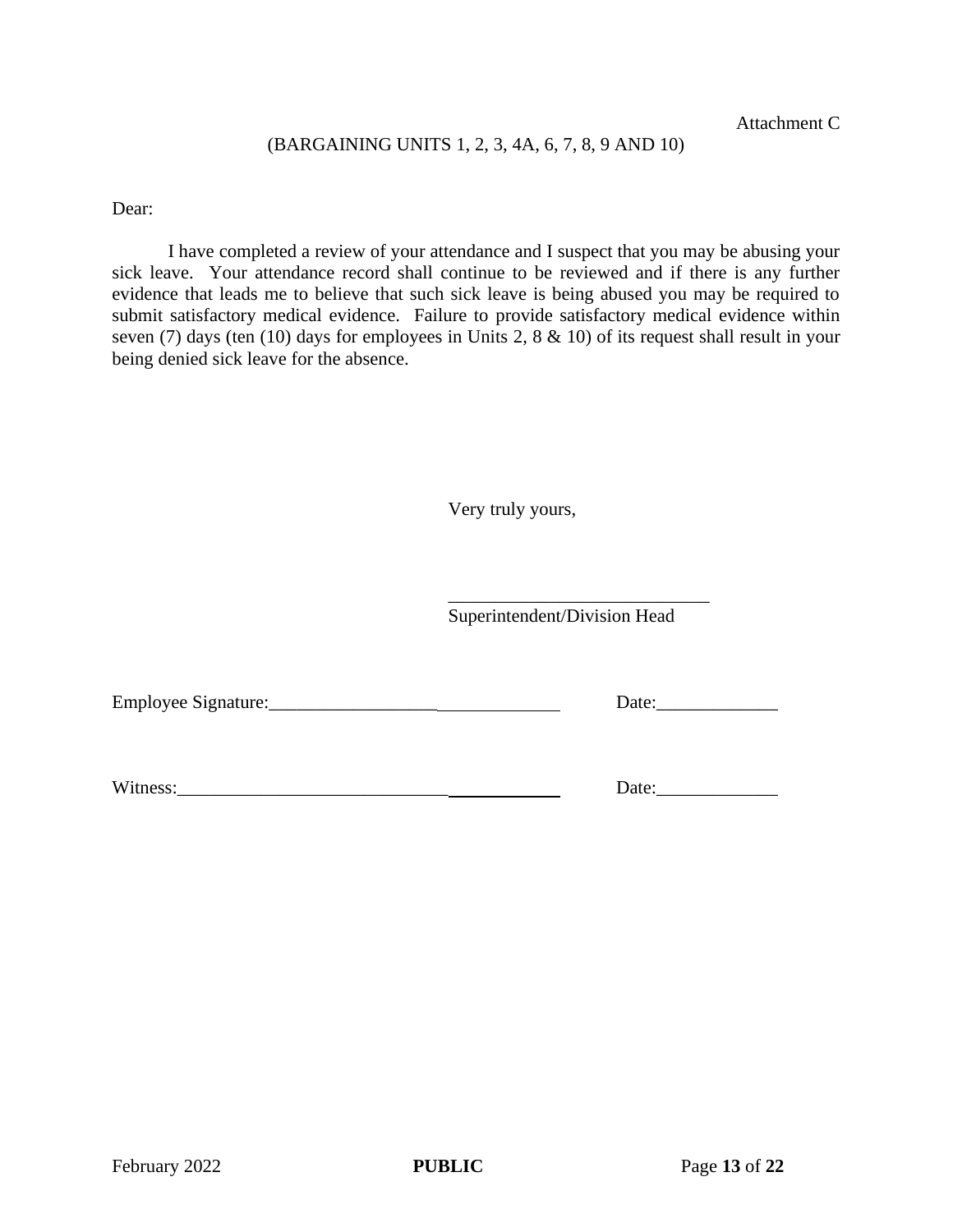#### (Bargaining Unit 4)

#### Dear:

Article 8, Section 1 (K) of the collective bargaining agreement between the Commonwealth and the Massachusetts Correction Officers Federated Union provides the appointing authority can request satisfactory medical evidence in instances where probable cause exists to believe that sick leave is being abused.

As cause, therefore, the reason is as follows:

- $\Box$  The use of sick leave immediately following a dispute between you and a Supervisor.
- $\Box$  The use of sick leave on a day for which time off was requested and denied.
- $\Box$  The use of sick leave while you were observed in a circumstance that provides reason to believe that sick leave is being abused.
- $\Box$  Other

Pursuant to said provision, I am requiring the submission of satisfactory medical evidence of the following period:

Please note that Section 1(K) requires that employees submit an Illness Certification Form as satisfactory medical evidence. (See Attachments I and J of policy 103 DOC 209, the Massachusetts Department of Correction.)

Medical evidence with the stamped signature of the medical provider is acceptable if the stamped signature is initialed by someone in the medical provider's office authorized to initial said evidence.

Failure to provide satisfactory evidence within seven (7) days of this request will result in denial of the sick leave for the day(s) involved, and may result in disciplinary action.

Very truly yours,

Superintendent/Division Head

\_\_\_\_\_\_\_\_\_\_\_\_\_\_\_\_\_\_\_\_\_\_\_\_\_\_\_\_

| <b>Employee Signature:</b> | Date |
|----------------------------|------|
|                            |      |

Witness: Exercise Security Security Security Security Security Security Security Security Security Security Security Security Security Security Security Security Security Security Security Security Security Security Securi

cc: Personnel file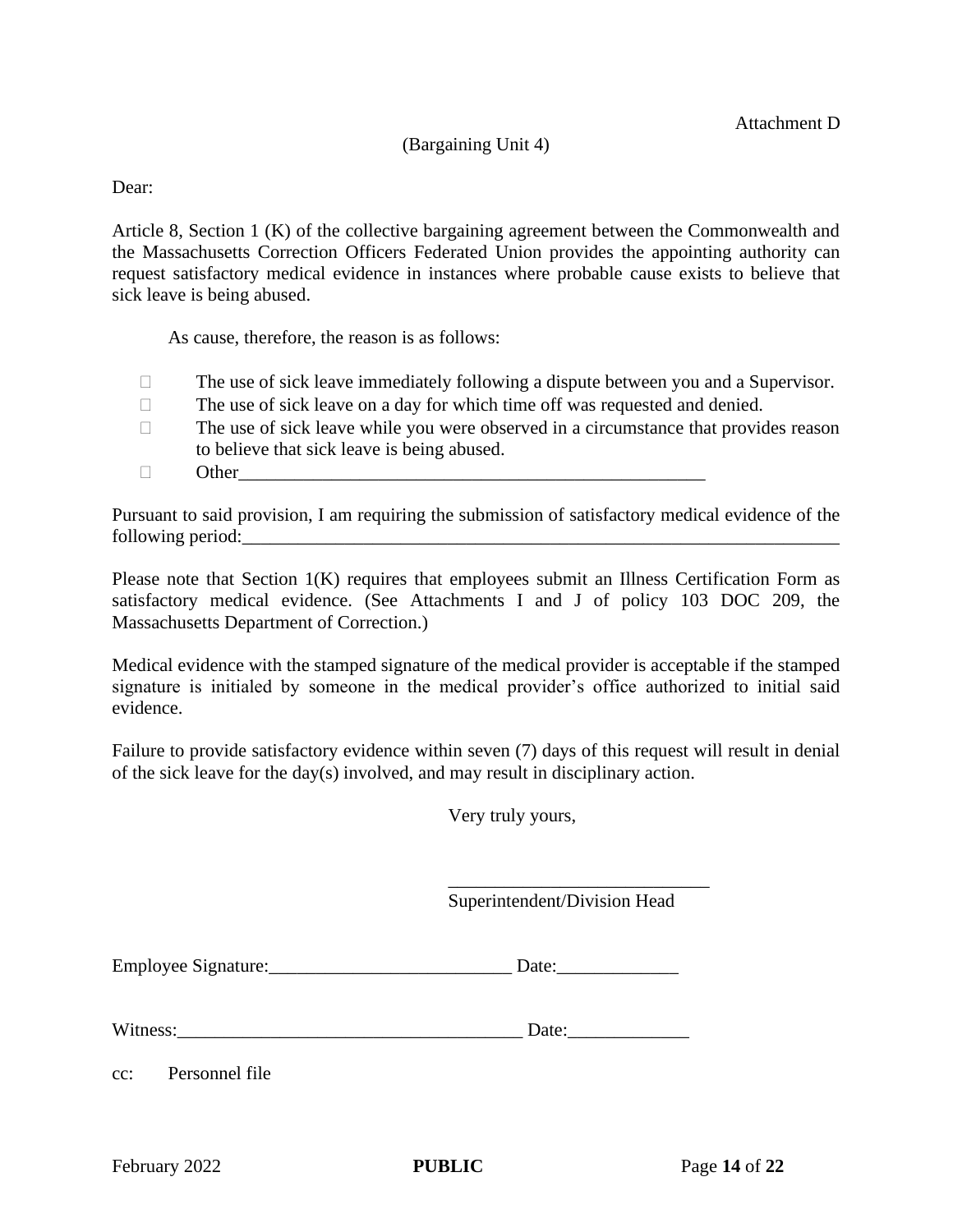Attachment E

#### (BARGAINING UNITS 2, 8 AND 10)

#### REQUEST FOR MEDICAL VERIFICATION FORM

Date:

Dear \_\_\_\_\_\_\_\_\_\_\_\_\_\_\_\_\_\_\_\_\_\_\_\_:

Pursuant to the provisions of Article 8 of the Agreement, it is requested that you submit satisfactory medical evidence for your recent time away from work on the following dates

| Medical | verification | υυ | being | requested | because |
|---------|--------------|----|-------|-----------|---------|
|         |              |    |       |           |         |

Failure to produce such medical evidence within ten (10) days of this request may result in denial of sick leave compensation for the following dates:

\_\_\_\_\_\_\_\_\_\_\_\_\_\_\_\_\_\_\_\_\_\_\_\_\_\_\_\_\_\_\_\_\_\_\_\_\_\_\_\_\_\_\_\_\_\_\_\_\_\_\_\_\_\_\_\_\_\_\_\_\_\_\_.

In order to be considered satisfactory, the medical verification must include:

- 1. the date you were personally examined by your physician, physician assistant, nurse practitioner, chiropractor or dentist,
- 2. the nature of your illness or incapacity (confidential illness or injury requires completion of the confidential illness certification found on the back of this notice);
- 3. a statement that you were incapacitated from work due to illness or injury on the day(s) for which verification is requested;
- 4. the estimated date of your return to work; and,
- 5. the original signature of the health care professional who examined you on his/her/their letterhead containing his/her/their address and telephone number.

Please be reminded that failure to submit this medical verification may result in denial of sick leave compensation. If you have any questions, please contact me.

Sincerely,

Superintendent/Division Head

\_\_\_\_\_\_\_\_\_\_\_\_\_\_\_\_\_\_\_\_\_\_\_\_\_\_\_\_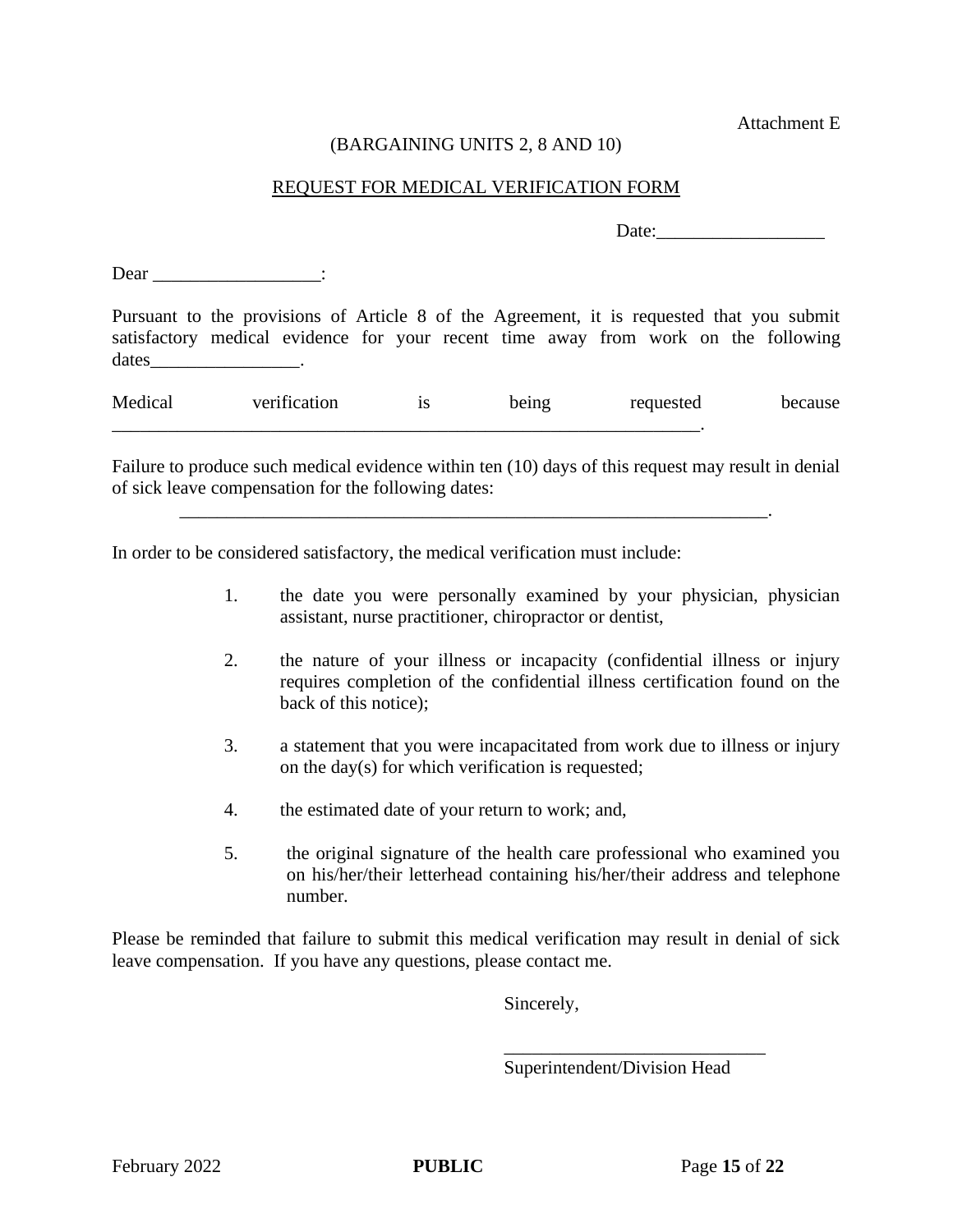Attachment F

#### (BARGAINING UNITS 2, 8 AND 10)

#### **CONFIDENTIAL ILLNESS CERTIFICATION**

I, \_\_\_\_\_\_\_\_\_\_\_\_\_\_\_\_\_\_\_\_\_\_, as the medical provider for \_\_\_\_\_\_\_\_\_\_\_\_\_\_\_\_\_, have reviewed his/her/their position description (Form 30 or current job description) and certify that he/she/they was (circle one) unable / able to perform his/her/their duties on \_\_\_\_\_\_\_\_\_\_\_\_\_\_\_\_\_\_ because he/she/they was incapacitated by personal illness or injury.

After reviewing the attached Form 30 or current job description, the above referenced employee was unable to perform (specify the duty or duties that the employee could not perform).

\_\_\_\_\_\_\_\_\_\_\_\_\_\_\_\_\_\_\_\_\_\_\_\_\_\_\_\_\_\_\_\_\_\_\_\_\_\_\_\_\_\_\_\_\_\_\_\_\_\_\_\_\_\_\_\_\_\_\_\_\_\_\_\_

\_\_\_\_\_\_\_\_\_\_\_\_\_\_\_\_\_\_\_\_\_\_\_\_\_\_\_\_\_\_\_\_\_\_\_\_\_\_\_\_\_\_\_\_\_\_\_\_\_\_\_\_\_\_\_\_\_\_\_\_\_\_\_\_

\_\_\_\_\_\_\_\_\_\_\_\_\_\_\_\_\_\_\_\_\_\_\_\_\_\_\_\_\_\_\_\_\_\_\_\_\_\_\_\_\_\_\_\_\_\_\_\_\_\_\_\_\_\_\_\_\_\_\_\_\_\_\_\_

This employee was / is capable of returning to work commencing \_\_\_\_\_\_\_\_\_\_\_\_\_\_\_\_\_\_\_\_\_\_\_\_\_\_\_\_\_\_\_\_. Medical Provider Print Name: Signature: Address: \_\_\_\_\_\_\_\_\_\_\_\_\_\_\_\_\_\_\_\_\_\_ Telephone#: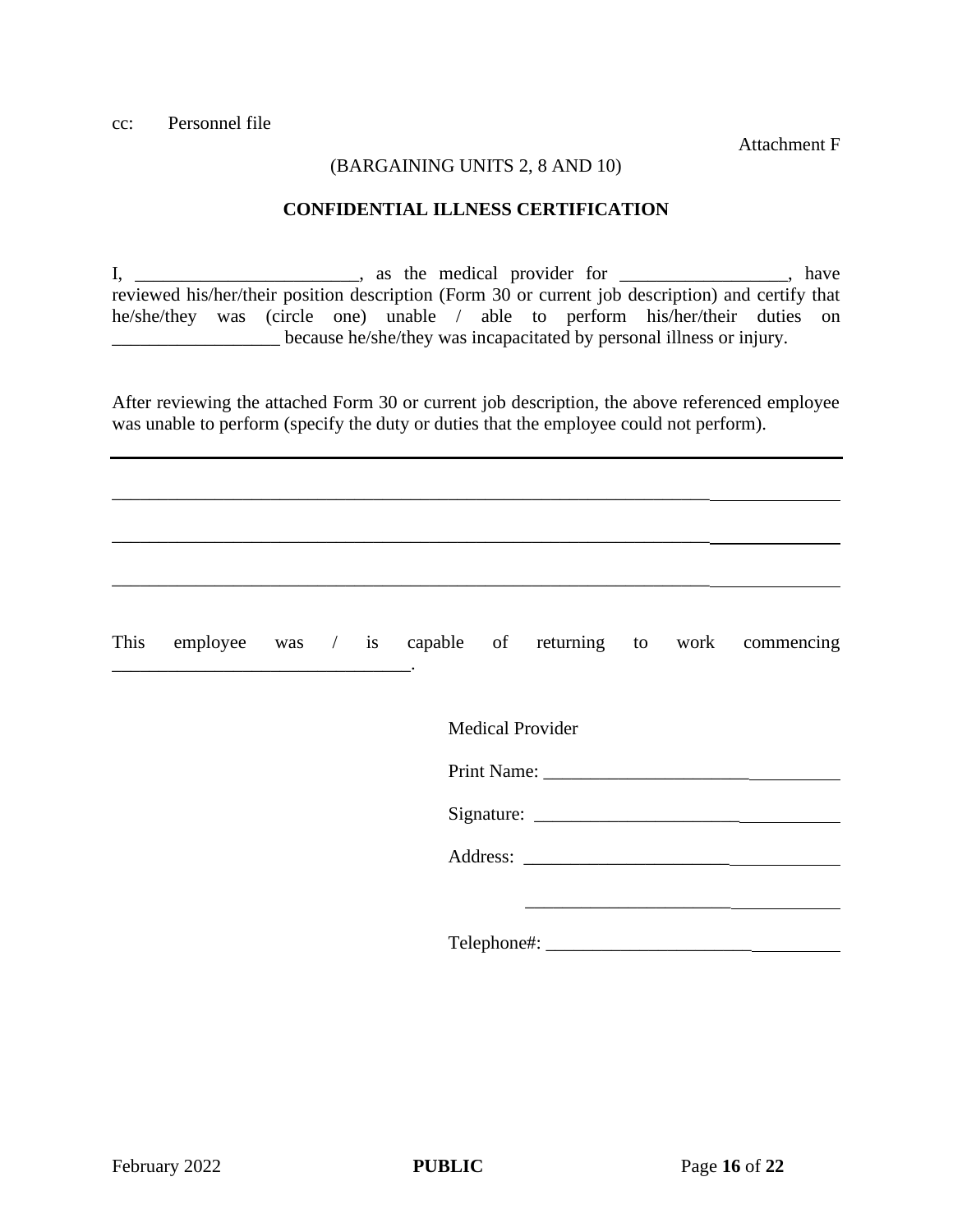### (BARGAINING UNITS 1, 3, 4A, 6, 7, AND 9)

TO:

FROM:

RE: Submission of Medical Evidence

DATE:

Article 8, Section 1 of the collective bargaining agreement states in part:

"Where the Appointing Authority has reason to believe that sick leave is being abused, the Appointing Authority may require satisfactory medical evidence from the employee... Failure to produce such evidence within seven (7) days of its request may result, at the discretion of the Appointing Authority, in the denial of sick leave for the period of absence......."

Pursuant to the above cited language, I am requiring the submission of satisfactory medical evidence for the following period/reason(s):

Please note that Article 8, Section 1 states that satisfactory medical evidence shall consist of the following:

"A signed statement by a licensed physician, physician's assistant, nurse practitioner, chiropractor or dentist that he/she/they has personally examined the employee and shall contain the nature of the illness or injury, unless identified as being of a confidential nature; a statement that the employee was unable to perform his or her duties due to the specific illness or injury on the day(s) in question; and the prognosis for the employee's return to work. In cases where the employee is absent due to a family or household illness or injury, as defined in Article 8, satisfactory medical evidence shall consist of a signed statement by medical personnel mentioned above indicating that the person in question has been determined to be seriously ill and needing care on the days in question. A medical statement provided pursuant to Article 8 shall be on the letterhead of the attending physician or medical provider as mentioned above, and shall list an address and telephone number...."

Medical evidence with the stamped signature of the medical provider is acceptable if the stamped signature is initialed by someone in the medical provider's office authorized to initial said evidence.

Very truly yours,

Superintendent/Division Head

\_\_\_\_\_\_\_\_\_\_\_\_\_\_\_\_\_\_\_\_\_\_\_\_\_\_\_\_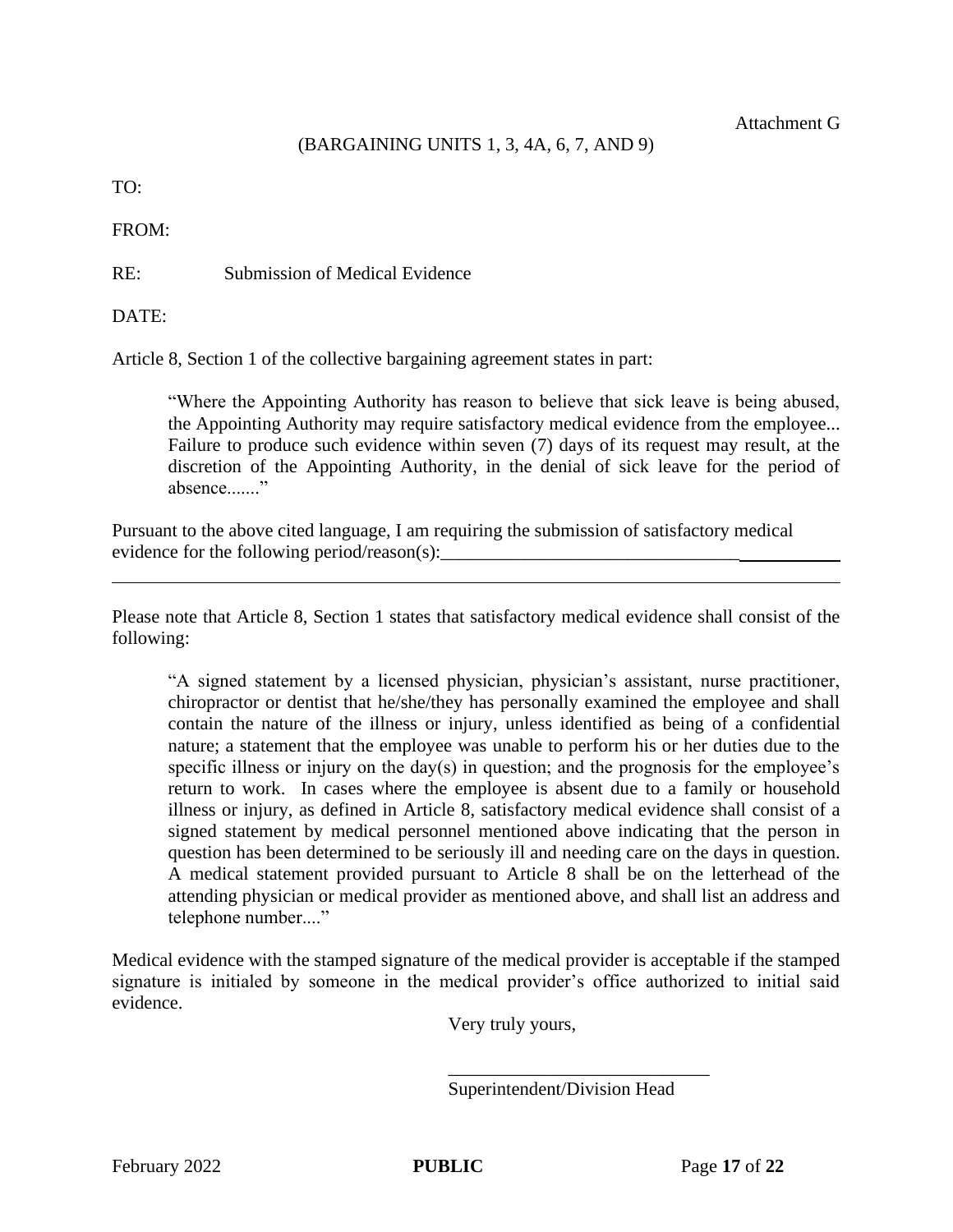| Employee Signature: | Date: |  |
|---------------------|-------|--|
|                     |       |  |
|                     |       |  |
|                     |       |  |
| Witness:            | Date: |  |

cc: Personnel File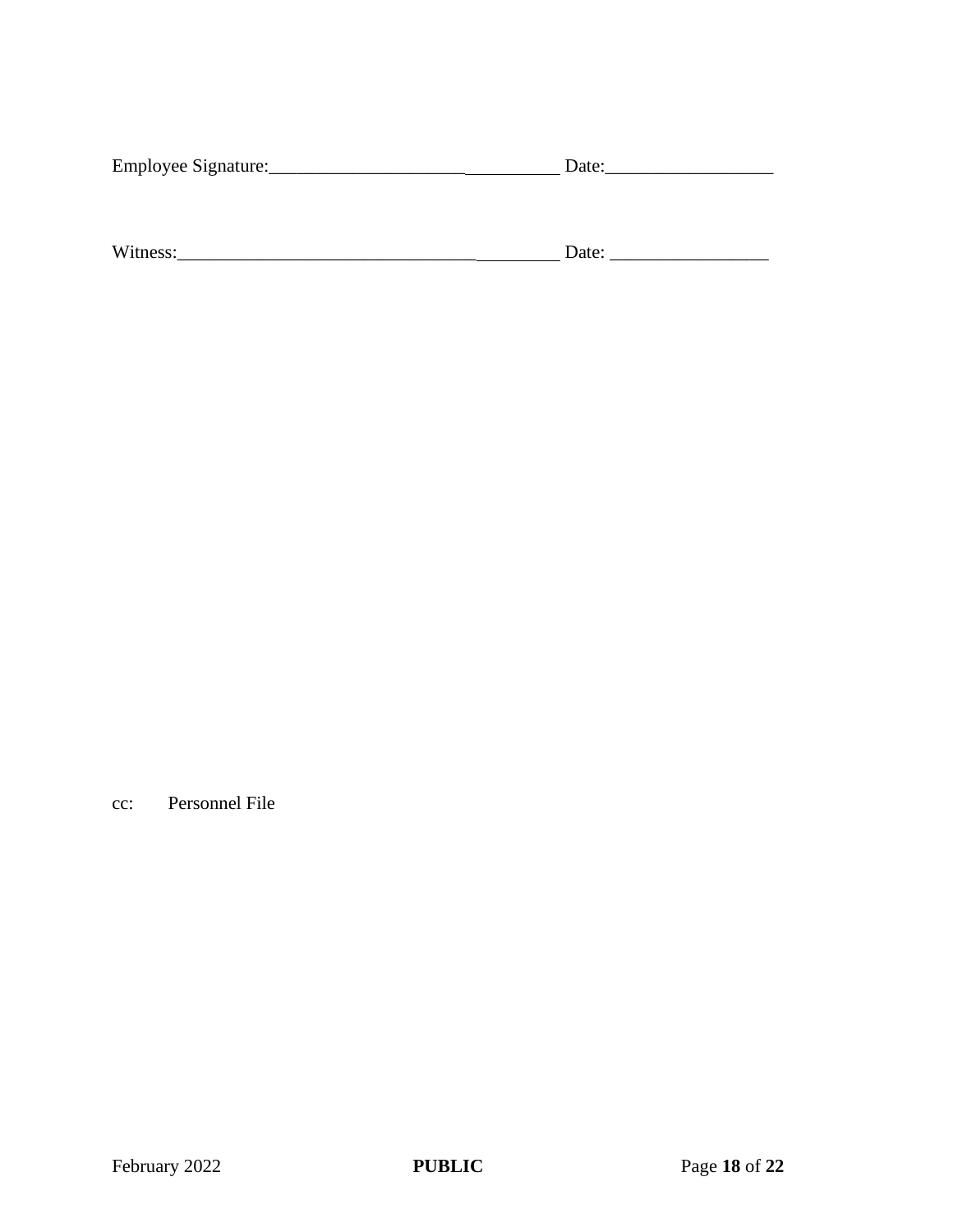TO:

FROM:

DATE:

## RE: UNACCEPTABLE MEDICAL EVIDENCE

This is to advise you that the medical evidence you submitted on \_\_\_\_\_\_\_\_\_\_\_\_\_\_\_\_

for the following date(s) of absence(s):  $\qquad \qquad$  for

personal/family illness is unacceptable, because it does not comply with Article 8, Section 1K, for the following reasons:

## PERSONAL ILLNESS OR INJURY

- Not signed by licensed physician, physician's assistant, nurse practitioner, chiropractor, or dentist or does not bear a stamped signature of the medical provider listed above initialed by someone in the medical provider's office authorized to initial said evidence.
- Statement needed that you were personally examined.
- Does not contain the nature of the illness or injury/or a statement by the medical provider that it is of a confidential nature.
- Statement needed that you were unable to perform your duties due to specific illness or injury.
- Needs prognosis for return to work.
- Not on letterhead of the attending physician or medical provider.
- No address/no telephone number listed.
- \_\_\_\_\_\_ Information submitted is not legible.
- \_\_\_\_\_\_ Other\_\_\_\_\_\_\_\_\_\_\_\_\_\_\_\_\_\_\_\_\_\_\_\_\_\_\_\_\_\_\_\_\_\_\_\_\_\_\_\_\_\_\_\_\_\_\_\_

FAMILY OR HOUSEHOLD ILLNESS OR INJURY (Article 8, Section 1C2)

- **EXECUTE:** Person listed is not spouse, parent of spouse, child, your parent or relative living in immediate household.
- This absence(s) is in excess of thirty  $(30)$  days per calendar year.
- Not signed by a licensed physician, physician's assistant, nurse practitioner, chiropractor, or dentist.
- No statement that the person in question has been determined to be seriously ill and in need of care.
- Not on letterhead of the attending physician or medical provider.
- No address/no telephone number listed.
- \_\_\_\_\_\_ Information submitted is not legible.
- \_\_\_\_\_\_ Other\_\_\_\_\_\_\_\_\_\_\_\_\_\_\_\_\_\_\_\_\_\_\_\_\_\_\_\_\_\_\_\_\_\_\_\_\_\_\_\_\_\_\_\_\_\_\_\_\_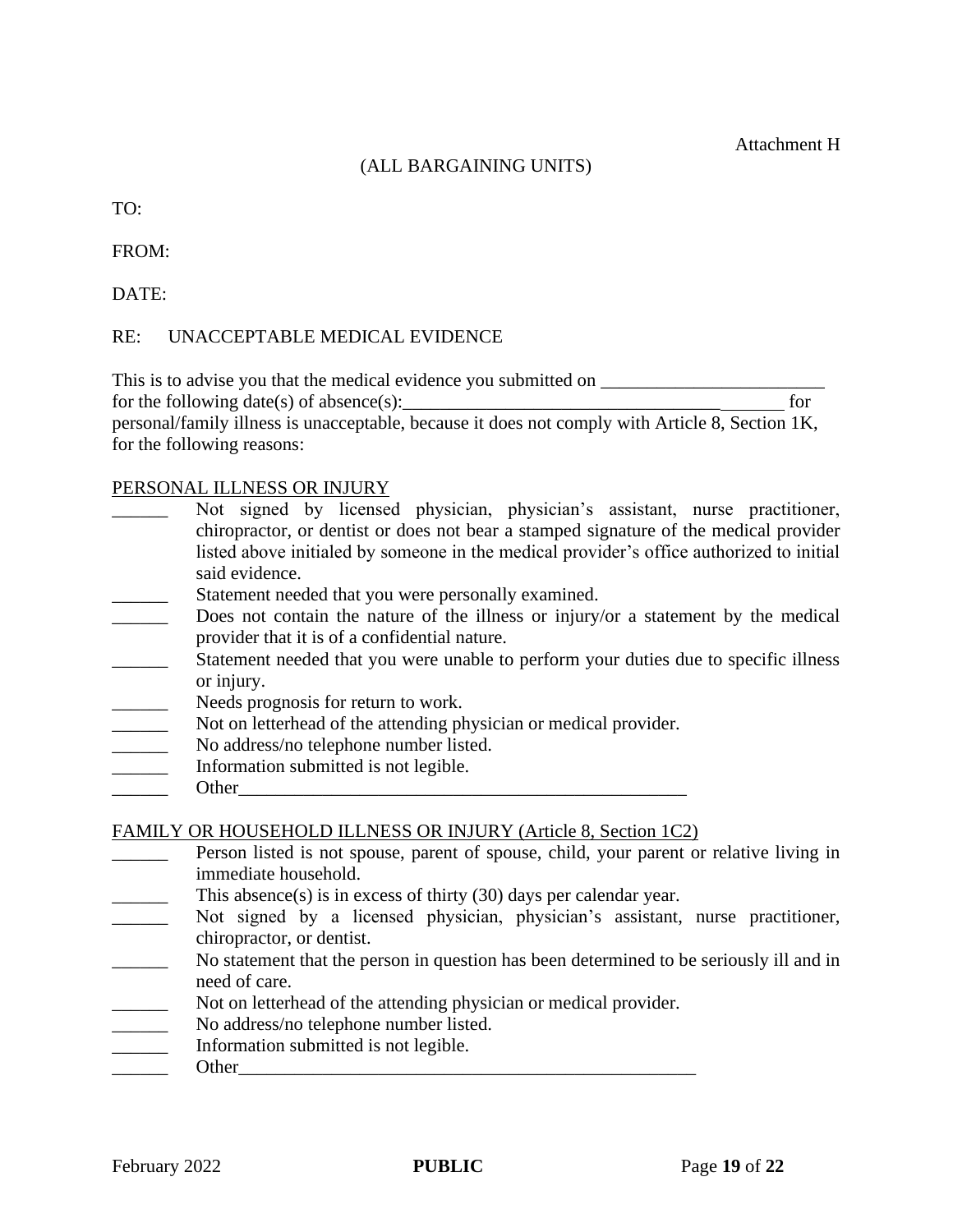#### MEDICAL EVIDENCE

\_\_\_\_\_\_ Medical evidence was submitted beyond seven (7) days (ten (10) days for Units 2, 8 & 10 employees).

Therefore, this absence will be considered unsatisfactory under the sick leave provisions of your Collective Bargaining Agreement unless additional information is provided within seven (7) days of receipt of this notice.

\_\_\_\_\_\_\_\_\_\_\_\_\_\_\_\_\_\_\_\_\_\_\_\_\_\_\_\_\_\_\_\_\_ \_\_\_\_\_\_\_\_\_\_\_\_\_\_\_\_\_\_

Employee Signature Date

cc: Deputy Director of Security File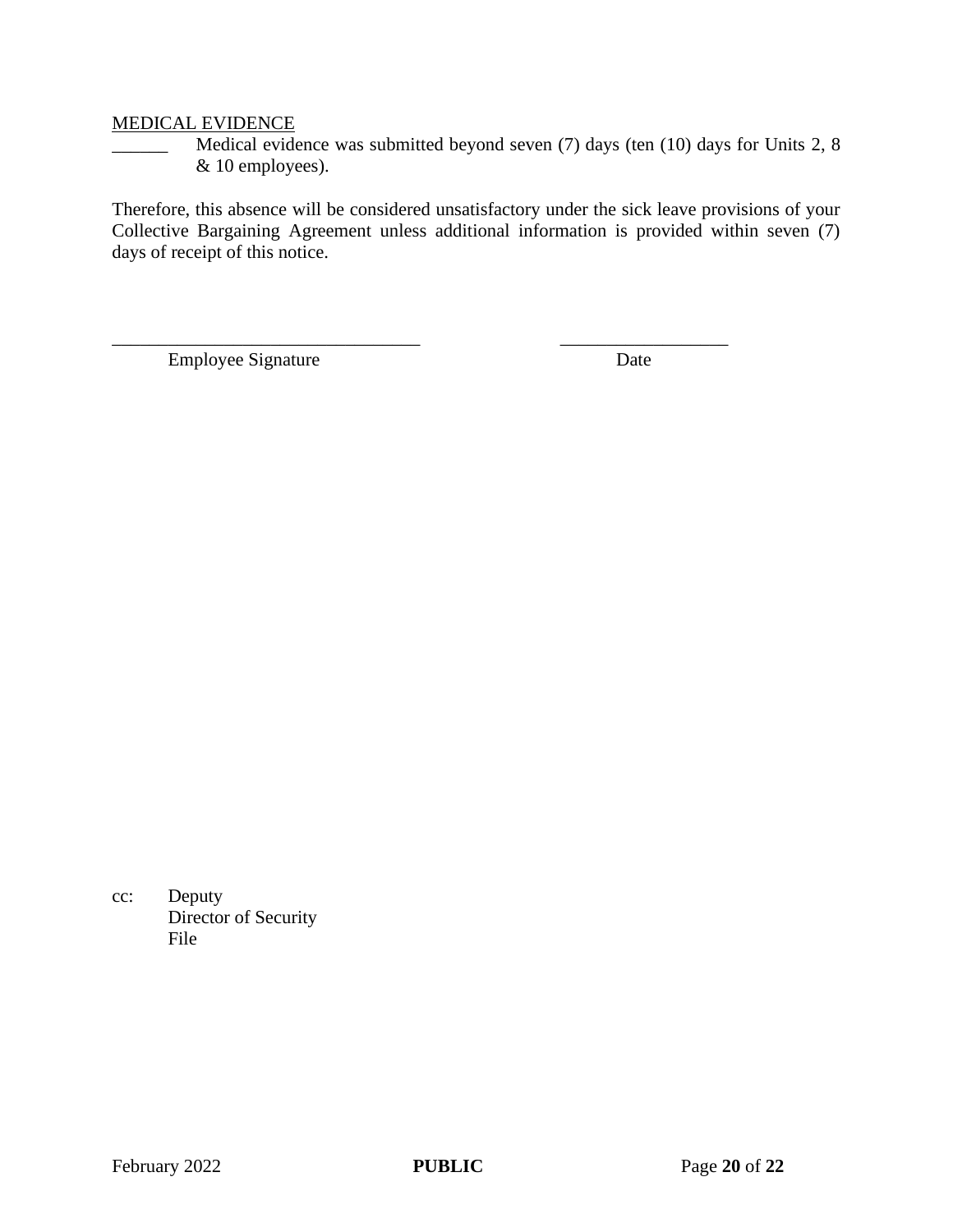Attachment I

#### (BARGAINING UNIT 4)

#### **MASSACHUSETTS DEPARTMENT OF CORRECTION ILLNESS CERTIFICATION FORM**

#### **PERSONAL ILLNESS OF EMPLOYEE**

# **TO BE COMPLETED BY MEDICAL PROVIDER** (Additional information may be attached)

| Medical Provider (print name): _________ |                                                                                                                                                                                                       |  |
|------------------------------------------|-------------------------------------------------------------------------------------------------------------------------------------------------------------------------------------------------------|--|
| Licensed Profession (circle one):        | licensed physician<br>physician's assistant<br>nurse practitioner<br>chiropractor<br>dentist                                                                                                          |  |
|                                          |                                                                                                                                                                                                       |  |
|                                          |                                                                                                                                                                                                       |  |
| (Patient Name)                           | (Date)                                                                                                                                                                                                |  |
|                                          | He/she/they was incapacitated by personal illness or injury due to__________________________________                                                                                                  |  |
|                                          | (Nature of illness unless it is of a confidential nature)                                                                                                                                             |  |
| existing medical or dental condition.    | or the appointment with the licensed medical or dental professional could not reasonably be<br>scheduled outside of normal working hours for purposes of medical treatment or diagnosis of an         |  |
|                                          | He/she/they could not perform his/her/their duties on____________________________<br>(Date of incapacitation)                                                                                         |  |
|                                          |                                                                                                                                                                                                       |  |
| Signature of Medical Provider*           | Date                                                                                                                                                                                                  |  |
|                                          | (*If a signature stamp is used, it must be accompanied by the initials of someone authorized to<br>do so. Further, the original form must be submitted. If requested, a copy shall be provided to the |  |

employee.)